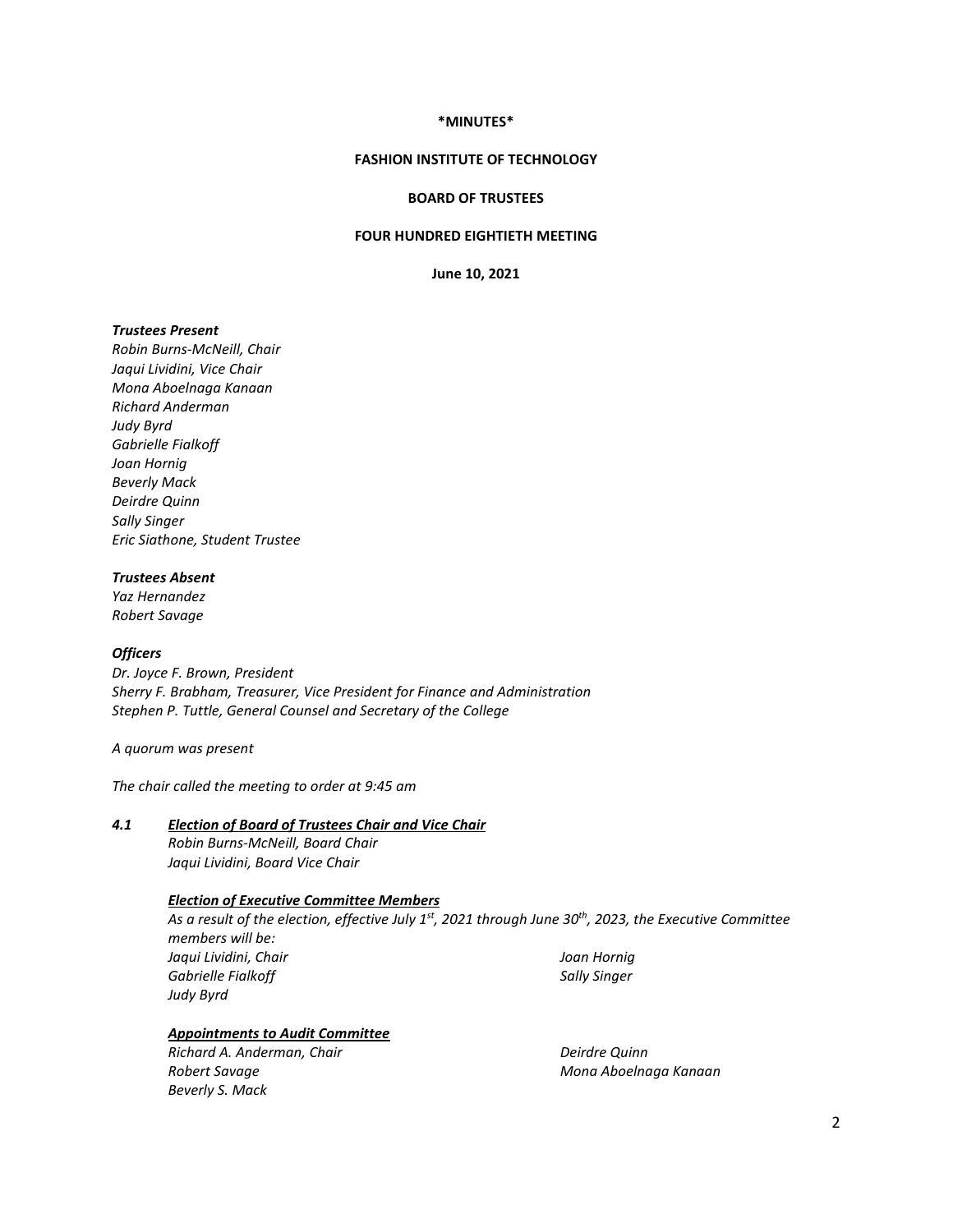## *Appointments to Joint Development Committee*

*Mona Aboelnaga Kanaan, Chair Gabrielle Fialkoff Richard Anderman Jaqui Lividini Yaz Hernandez, Couture Council Committee Elizabeth T. Peek, Friends of Committee*

# *5.1 Approval of the Minutes of the 479th Meeting Held April 20, 2021 480.1*

*RESOLVED, that the minutes of the four hundred seventy-ninth meeting of the Board of Trustees, held on April 20, 2021, are hereby approved.*

# *5.2 Certificates of Permanent Tenure 480.2*

*RESOLVED, that Certificates of Permanent Tenure be issued to:* 

*Christie Garziano Associate Professor Student Life Enrollment Management and Student Success Tenure date: June 4, 2021*

*Mark Prevatt Support Center Manager Help Desk Tenure date: May 1, 2021*

*Glendene Small Administrative Secretary Museum at FIT Tenure date: May 1, 2021*

## *5.3 Tuition and Student Fees for Fiscal Year 2021-2022 480.3*

*RESOLVED, that, for the academic year 2021-2022, the following schedule of tuition and fees be implemented:*

|                     | Full-time - semester cost (Fall and Spring semesters) |               |                |
|---------------------|-------------------------------------------------------|---------------|----------------|
|                     |                                                       | Resident      | Non-resident   |
|                     | Lower division                                        | \$2,645       | \$7,935        |
|                     | Upper division                                        | \$3,585       | \$10,846       |
|                     | Graduate division                                     | \$5,771       | \$11,793       |
|                     | Part-time - per credit                                |               |                |
|                     | Lower division                                        | \$220         | \$661          |
|                     | Upper division                                        | \$299         | \$904          |
|                     | Graduate division                                     | \$481         | \$983          |
| <b>Student Fees</b> |                                                       |               |                |
|                     | Application to Graduate Division<br>Apostille         | \$100<br>\$25 | per occurrence |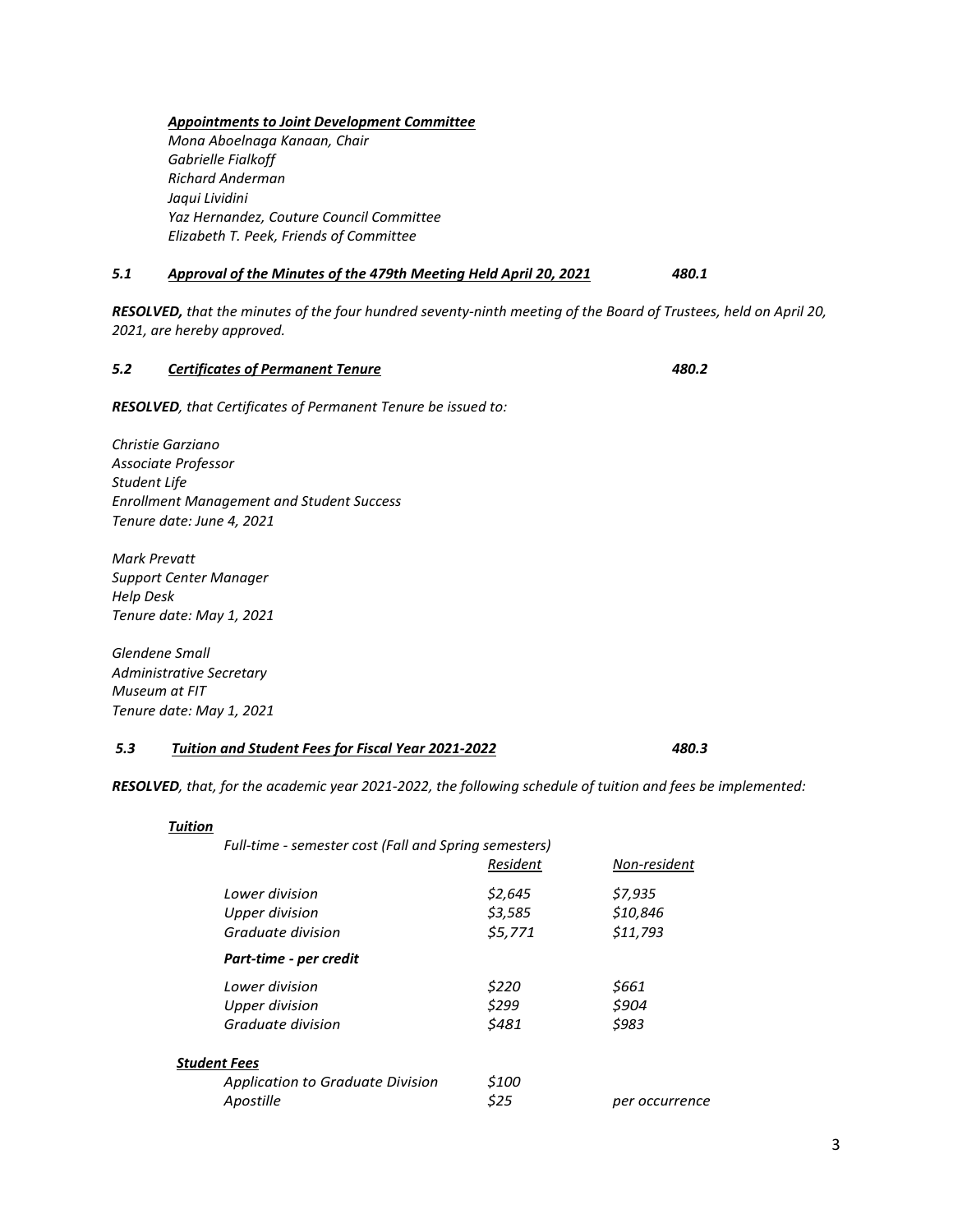| Duplicate Diploma                          | \$100      | per occurrence                |
|--------------------------------------------|------------|-------------------------------|
| <b>Excess Credit Hours Surcharge</b>       | TBD        | per additional credit hour    |
| <b>Graduate Studies Matriculation Fee:</b> |            |                               |
| Resident                                   | \$400      | per semester                  |
| Non-resident                               | \$600      | per semester                  |
| <b>Health Insurance</b>                    | \$1,312.00 | per semester                  |
| <b>Health Services</b>                     |            |                               |
| Full-Time                                  | \$161.50   | per semester                  |
| Part -Time                                 | \$13.46    | per credit                    |
| I.D. Card Replacement                      | \$30       | per occurrence                |
| Laboratory                                 | \$20       | per course                    |
| Late Payment                               | 1.5%       | per month on balance          |
| Late Registration                          |            |                               |
| Full-Time                                  | \$150      | per occurrence                |
| Part -Time                                 | \$75       | per occurrence                |
| Locker Rental                              | \$30       | per semester                  |
| Fee for non -matriculated students         |            |                               |
| taking credit courses                      | \$65       | first occurrence only         |
| Monthly Payment Plan                       | \$30       | per semester                  |
| Late Payments                              | \$30       | per occurrence (maximum of 2) |
| Non-matriculated Student Fee               | \$25       | per semester                  |
| Part-Time registration                     | \$5        | per semester                  |
| Patternmaking                              | \$30       | per course                    |
| Placement Test Program Change              | \$30       | per occurrence per occurrence |
| Programs in Italy                          |            |                               |
|                                            |            |                               |
| <b>Student Activities Fee</b>              | \$850      | per semester for all students |
| <b>International Program Fee</b>           | \$1500     | per semester for all students |
| Records Maintenance                        | \$20       | per semester                  |
| Re-registration Administrative Fee         | \$150      | per occurrence                |
| <b>Recreation and Athletics</b>            |            |                               |
| Full-Time                                  | \$63.25    | per semester                  |
| Part -Time                                 | \$5.25     | per credit                    |
| <b>Returned Check</b>                      | \$30       | per occurrence                |
| <b>Student Activity</b>                    |            |                               |
| Full -time                                 | \$65       | per semester                  |
| Part -time                                 | \$5.50     | per credit                    |
| <b>Technology Fees</b>                     |            |                               |
| Full -Time                                 | \$150      | per semester                  |
| Part-Time                                  | \$75       | per semester                  |
| <b>SUNY Learning Network</b>               | $$15$      | per on-line credit hour       |
| Transcript                                 | \$20       | per occurrence                |